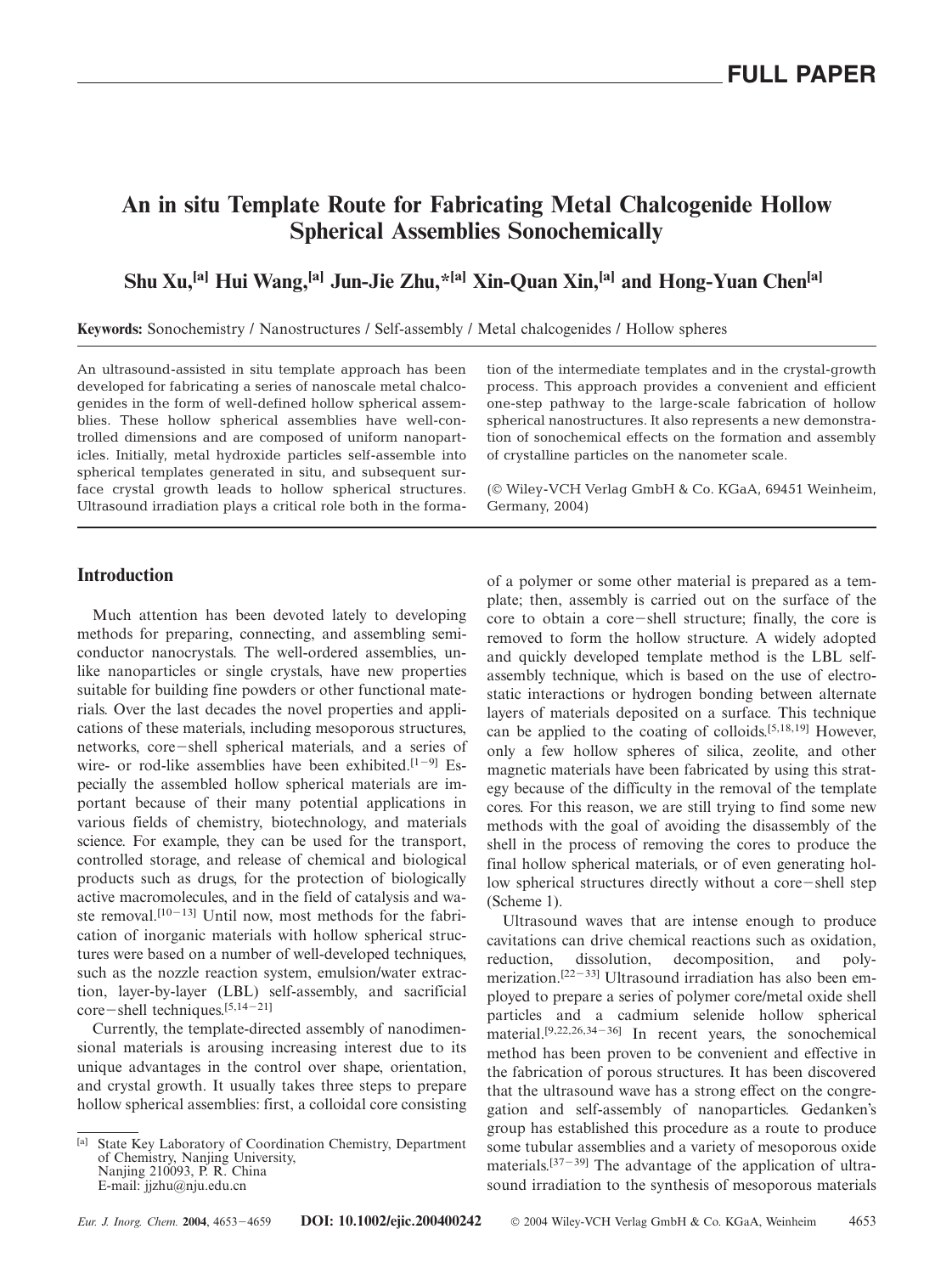

Scheme 1. Proposed mechanism for the synthesis of hollowsphere materials

is the significant reduction in fabrication time and the possibility to induce the aggregation of nanoparticles into porous structures without destroying the micellar structure. Hence, this method provides an effective surface assembly route for the controllable synthesis of spatially structured materials.

We have extended the sonochemical method to the synthesis of hollow spherical nanostructural materials.[40] An in situ template route was developed for fabricating a series of metal chalcogenide hollow spherical assemblies in an aqueous system. It is a general approach for fabricating hollow spherical materials directly, which makes it possible to avoid the step of removing the template core.

# **Results and Discussion**

#### **Characterization of Hollow-Sphere Assemblies**

Cadmium selenide, cadmium sulfide, and copper sulfide hollow spherical assemblies were prepared. To study the properties and morphology of the products, characterization techniques including powder XRD, TEM, XPS, SAED, UV/Vis absorption and fluorescence spectroscopy were employed.

#### **XRD, XPS Studies, and TEM Observations**

The X-ray diffraction patterns for the products are shown in Figure 1. The diffraction peak in pattern (a) indicates that the CdSe particles are crystallized in the pure cubic phase (JCPDS No. 19-191), pattern (b) corresponds to the pure cubic phase CdS (JCPDS No.75-0581), and pattern (c) belongs to pure CuS crystals (JCPDS No. 03-1090). No peaks of any other impurities were detected, indicating the high purity of the products. According to the Debye-Scherrer equation,<sup>[41]</sup> the average sizes of the CdSe,

CdS, and CuS particles were estimated to be about 7 nm, 7 nm, and 10 nm, respectively.



Figure 1. Powder XRD pattern of hollow spherical assemblies: (a) CdSe; (b) CdS; (c) CuS

XPS measurements supply further evidence for the composition and purity of the products. All peaks were calibrated by using  $C(1s)$  (284.6 eV) as the reference. The two peaks located at 405.5 eV and 412.3 eV were assigned to Cd(3d). The peaks at 54.5 eV, 162.2 eV, and 932 eV correspond to Se(3d),  $S(2p)$ , and Cu(2p), respectively. According to the measurements, the ratio Cd/Se is approximately 6:4, which shows that the sample of the CdSe assembly is rich in cadmium at the surface. The measurements also show that the ratio Cd/S is approximately 6:4 and the ratio Cu/S is approximately 1.1:1.

In the TEM images (Figure 2, a, b), uniform hollow CdSe spheres with an average diameter of 120 nm are observed. These hollow spheres consist of spherical nanoparticles about 5 nm in size. The HRTEM image (Figure 2, c) of a single hollow sphere exhibits the clear crystalline lattice of CdSe particles on the spherical surface and the hollow inside can also be observed clearly. The SAED (Figure 2, d) recorded on a CdSe hollow sphere shows the presence of clear diffraction rings, which correspond to the cubic phase of CdSe with polycrystalline nature. In Figure 3, uniform hollow CdS spheres with an average diameter of 120 nm are observed. The surface structure of the CdS spheres is the same as that of the hollow CdSe spheres assembled from nanoparticles about 5 nm in size. Figure 4 shows the TEM image of the CuS hollow spheres with diameters ranging from 150 to 300 nm. These spheres are made up of CuS nanoparticles about 8 nm in size. The shell of the CuS sphere is thinner than that of the hollow CdSe and CdS spheres, so the hollow space inside is very distinct. The TEM images confirm that all the spheres for all three compounds are hollow.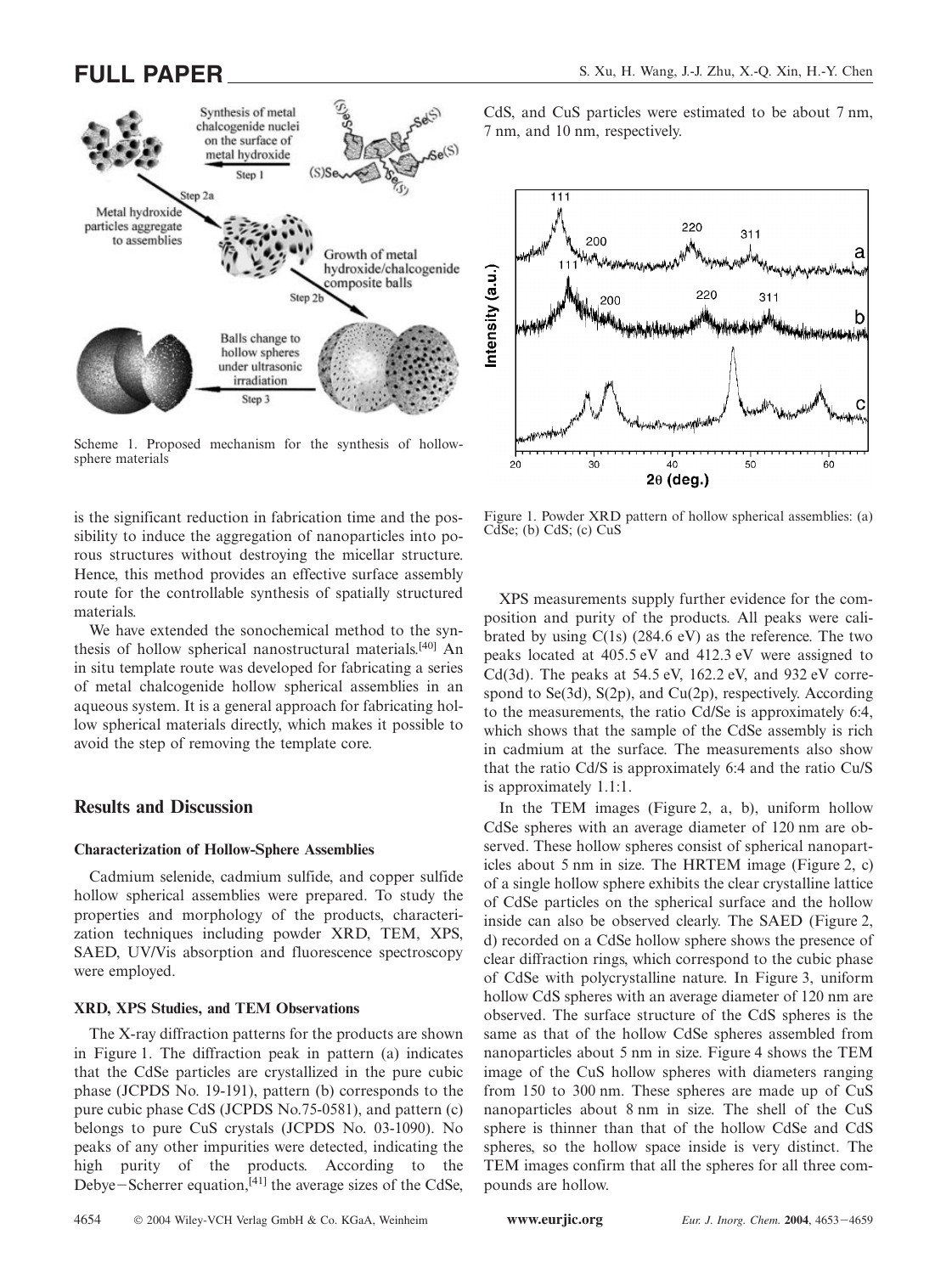

Figure 2. TEM and HRTEM images of the CdSe assemblies in the presence of ammonia after sonication for 30 min (concentration of NH3: 0.8 mol/L): (a, b) TEM images of the product, (c) HRTEM image of an individual CdSe hollow-spherical assembly, (d) [inset in  $(c)$ ] SAED pattern recorded on the hollow sphere shown in  $(c)$ 



Figure 3. TEM images of the CdS assemblies in the presence of ammonia after sonication for 30 min (concentration of  $NH_3$ : 0.8 mol/L)

# **Optical Characterization**

The UV/Vis absorbance spectra of the prepared hollow spherical materials were measured and their correlative optical band gaps were calculated according to the following Equation, where  $A$  is a constant,  $\alpha$  is the absorption coefficient, and  $m = 3$  for a direct and  $m = 1$  for an indirect transition.[42]

 $\alpha(v) = A \cdot [h\nu/(2 - E_g)]^{m/2}$ 

The CdSe assembly has its absorbance peak at 350 nm. Its direct band gap is calculated to be 2.7 eV, which is much larger than the reported value for bulk CdSe  $(E_g =$ 1.7 eV).[43] This band-gap value, which indicates the quantum size effect of this sample, equals that of the 7 nm quantum CdSe nanoparticles prepared. It offers further evidence that these spherical assemblies are made up of smaller nanoparticles. The direct band gap of the hollow CdS assemblies is calculated to be 2.11 eV. The equation with  $m = 1$  is used for the indirect transition to the copper sulfide nanoparticles, since copper sulfide is a typical indirect semiconductor.[44] The calculated band gap of this CuS assembly is 2.02 eV, which equals that of 8 nm CuS nanoparticles.

We also investigated the fluorescent absorbance spectra of the prepared materials and compared them with those of the dispersed particles. The excitation and emission wavelengths of the hollow CdSe spheres were 485 nm and 730 nm, respectively; the fluorescence spectrum was the same as that of dispersed 5 nm CdSe nanoparticles. The emission peak of CdS was at 570 nm when an excitation wavelength of 430 nm was selected. The CuS sphere had a strong emission peak at 362 nm when the excitation wavelength was 220 nm.

#### **Discussion of the Reaction Procedure**

A study of the reaction processes showed that metal hydroxide was an in situ template in the reaction and directed the formation of hollow spherical structures. We propose a probable reaction mechanism to explain the formation of hollow spherical materials in accordance with our experimental results. The effect of ultrasound irradiation, release rate of  $\text{Se}^{2-}$  and  $\text{S}^{2-}$  ions, pH value and ligands on the reaction were also investigated.



Figure 4. TEM images of the CuS assemblies in the presence of TEA after sonication for 30 min (concentration of TEA: 0.8 mol/L)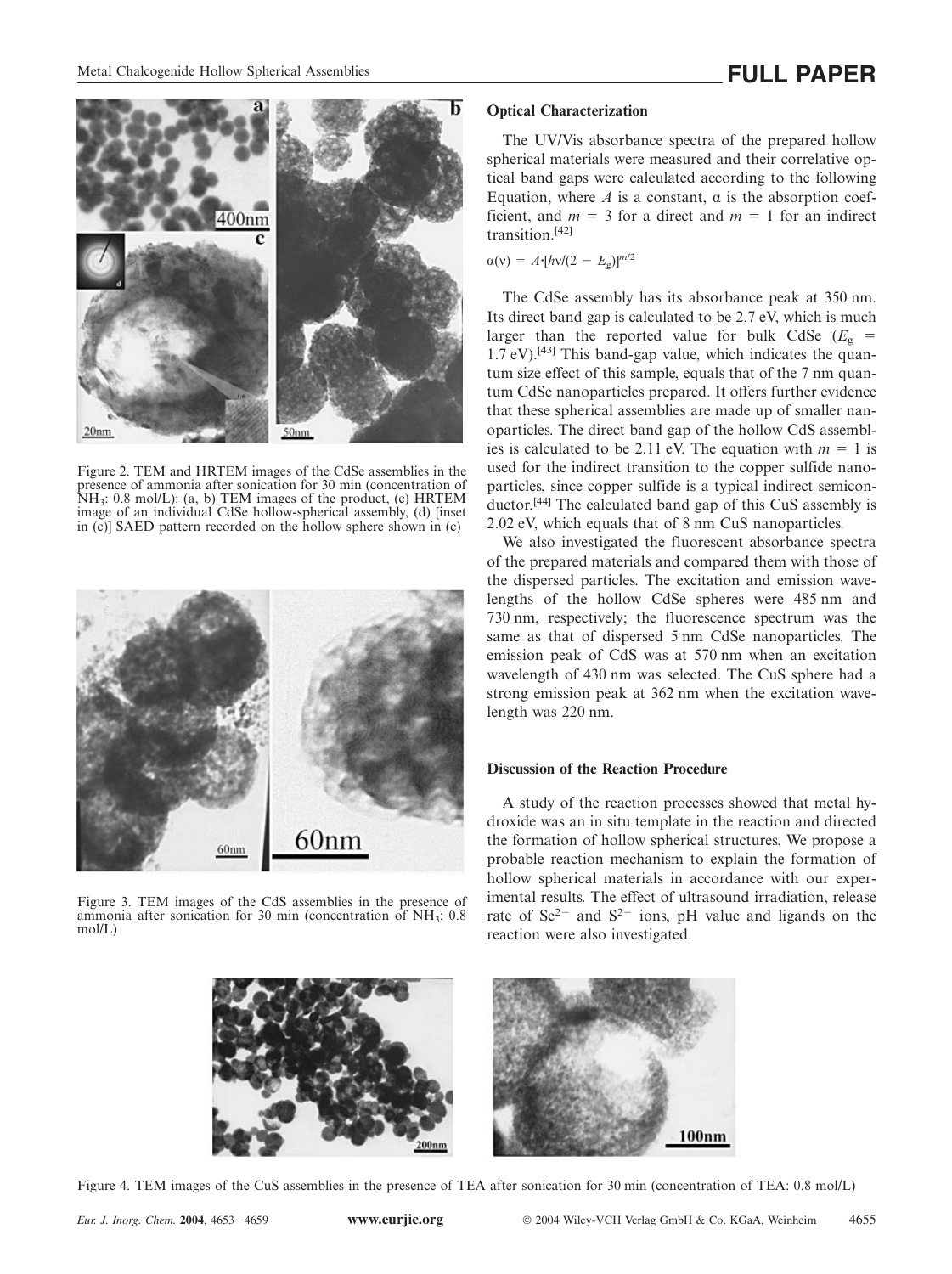### **Microscopic Monitoring of the Reaction Process**

The structures of the assemblies at various stages of the growth process were characterized using TEM. We collected the products every 5 min during the reaction. The precursor, the intermediate structure formed during the sonochemical reaction, and the final structure are shown in Figure 5. These TEM images indicate the tendency to form a hollow spherical structure from the metal hydroxide particles. To begin with, ammonia or triethylamine was added to an aqueous solution of metal ions to form a metal hydroxide colloidal solution. The metal hydroxide particles were made up of many very irregular slices and some blocks, as shown in Figure 5 (a). Initially, the metal hydroxide particles reacted with selenium or sulfur ions, giving rise to metal chalcogenide nanoparticles on their surface, and formed metal hydroxide/chalcogenide composites. In the medial stage (Figure 5, b), we could observe that some slices and blocks were interconnected and enwrapped to form balls or multilayered spheres. At the final stage (Figure 5, c), the balls had grown into regular hollow spheres. Furthermore, when the ultrasound intensity was lower than 15 W/cm<sup>2</sup> , the products were inclined to form irregular hollow spheres or balls, whereas an intensity higher than 30 W/ cm<sup>2</sup> lead to the formation of dispersed particles. All the experiments showed that ultrasound waves had a critical effect on the fabrication of the special structures.

We also investigated some contrastive experiments and compared the morphology of the products in different stages of the reaction process with that in the process of fabricating hollow spheres. In the thermal process, in which sonication was replaced by heating and stirring, the metal hydroxide and chalcogenide particles continuously congregated to form large irregular assemblies instead of spheres. These assemblies were also composed of  $7-10$  nm metal chalcogenide nanoparticles. On the other hand, when metal hydroxide particles alone were sonicated, they formed rodlike crystals or assemblies. When metal hydroxide particles alone were heated, their congregation was much slower and



Figure 6. TEM images: (a) cadmium hydroxide nanorods prepared (cadmium hydroxide was sonicated for 30 min in the presence of ammonia); (b) cadmium sulfide particles prepared by the thermal process (cadmium hydroxide reacted with  $Na<sub>2</sub>SeSO<sub>3</sub>$  at 90 °C for 30 min in the presence of ammonia)

more irregular. Figure 6 exhibits the morphology of a sample of cadmium hydroxide sonicated for 30 min and a cadmium sulfide aggregate prepared by the thermal process. None of these reactions produced a sphere-like structure.

#### **Probable Reaction Mechanism**

In a typical reaction, ultrasound irradiation induces the assembly of the metal hydroxide particles into both balls and hollow spherical structures and the growth of cadmium chalcogenide crystals on the template surface.

The elevated temperatures and pressures inside the collapsing bubbles cause water to vaporize and to further pyrolyze into H**·** and OH**·** radicals during an aqueous sonochemical process.[22] The H**·** and OH**·** radicals can react with sodium selenosulfate and thiourea to release  $\text{Se}^{2-}$  and  $\text{S}^{2-}$ . The dangling bonds on the surface of the metal hydroxide particles provide some active spots for the formation of me-



Figure 5. TEM images of the products at different stages of fabricating CdSe hollow spheres (sonic intensity is 20 W/cm<sup>2</sup>): (a) cadmium hydroxide particles at the initial stage (immediately after precipitation); (b) after 15 min reaction; (c) after 30 min reaction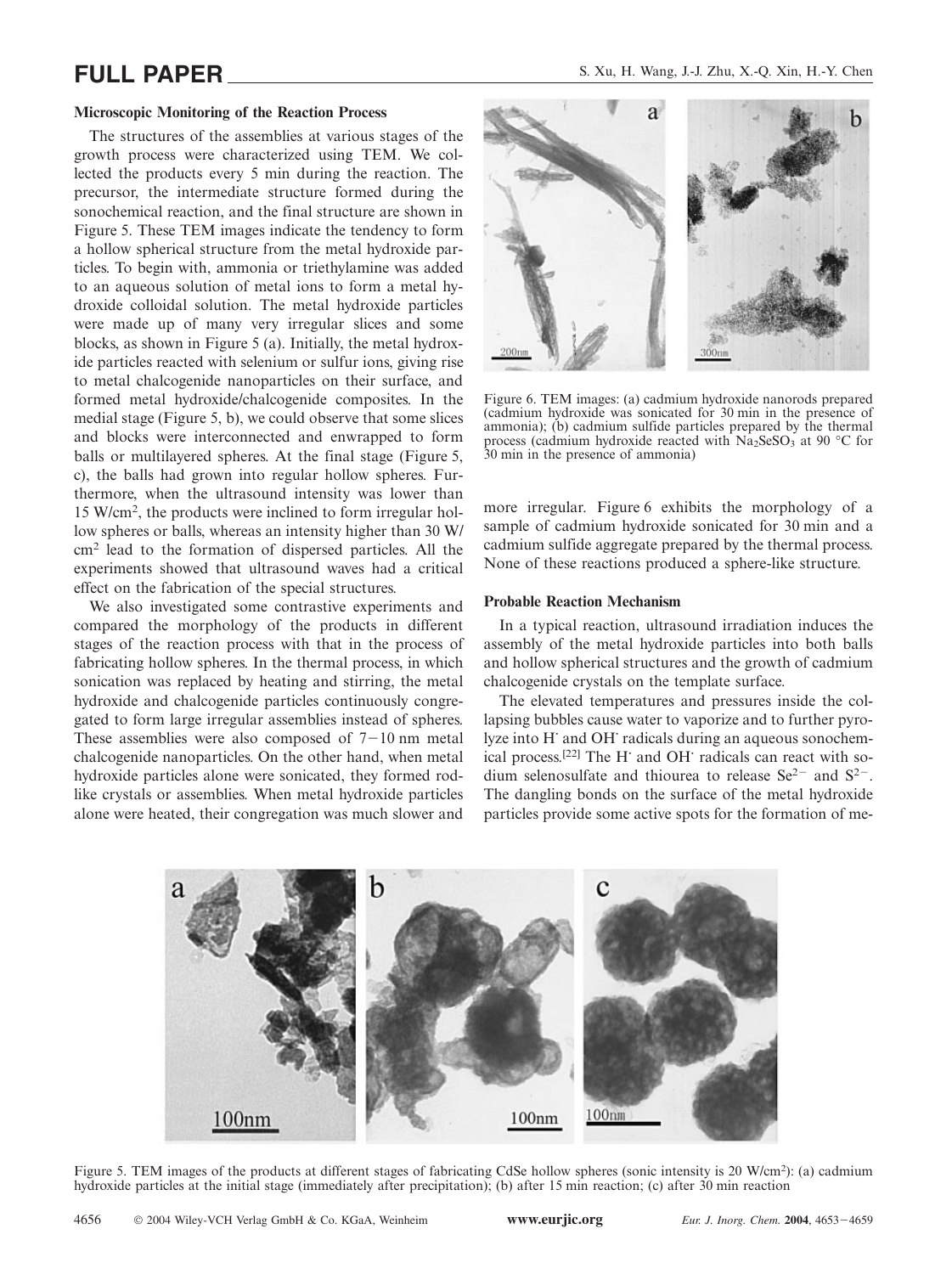tal chalcogenide nuclei. The probable reaction sequence for the sonochemical formation of the metal chalcogenide nanoparticles can be summarized as shown in Equations  $(1)-(6)$ .

$$
H_2O \xrightarrow{\text{sonication}} H + HO'
$$
 (1)

$$
2 H + SeSO32- \to Se2- + 2 H+ + SO32-
$$
 (2)

 $H^{\cdot}$  + OH<sup> $\cdot$ </sup> + CS(NH<sub>2</sub>)<sub>2</sub>  $\rightarrow$  (NH<sub>2</sub>)<sub>2</sub>C(OH)-SH  $H + OH + (NH<sub>2</sub>)<sub>2</sub>C(OH) - SH \rightarrow (NH<sub>2</sub>)<sub>2</sub>C(OH)<sub>2</sub> + H<sub>2</sub>S$  (3)  $(NH_2)_2C(OH)_2 \rightarrow (NH_2)_2C=O + H_2O$ 

 $H^{\cdot}$  + OH<sup> $\cdot$ </sup> + CH<sub>3</sub>CSNH<sub>2</sub>  $\rightarrow$  CH<sub>3</sub>C(NH<sub>2</sub>)(OH) – SH  $H + OH + CH_3C(NH_2)(OH) - SH \rightarrow CH_3C(NH_2)(OH) +$  (4)  $\rm H_2S\,CH_3C(NH_2)(OH)_2\rightarrow CH_3CO(NH_2) + H_2O$ 

 $M(OH)_2 + Se^{2-} (S^{2-}) \rightarrow MSe (MS) + 2 OH^- (M = Cd,$  (5)<br>Cu)

$$
n\,\mathrm{MSe}\,(\text{or}\,\mathrm{MS}) \to (\mathrm{MSe})_n\,\mathrm{or}\,(\mathrm{MS})_n\,(\mathrm{M}=Cd,\mathrm{Cu})\tag{6}
$$

The freshly born nuclei will grow into large particles until they become stable finally. It is well known that the Gibbs free energy of the surface of small-sized nanoparticles is usually very high due to the large surface/volume ratio and the existence of dangling bonds on the surface. These small particles have the tendency to aggregate, to decrease the Gibbs free energy of the surface and to make the surface state stable. In most cases, the smaller nanoparticles result in more easy aggregation. In our experiments, the particles grown on the metal hydroxide were also inclined to conglomeration. The kinetics of the thermal process enables the formation of Se and S ions and the growth of metal chalcogenide nanoparticles, which induce congregation. Since this kind of congregation is not directional assembly, the final product consists of big irregular particles as shown in part b of Figure 6.

On the other hand, in the sonication process, cavitation resulting in bubble collapse will launch shock waves out into the liquid. The strength of the waves can even result in the breakage of the bonds in the polymer chain. When these shock waves pass over metal hydroxide and metal oxide particles, they can also cause the rapid impact of the liquid on the surface of the particles and promote the rupture of the bonds.[25] Ultrasound studies have indicated that a large number of dangling bonds and defects will appear especially at the edge of sheetlike particles as a result of the impingements of the microjets created by ultrasonic waves.[22,45] Gedanken's group has produced a kind of tubular titania assembly using this mechanism.[39] If only metal hydroxide particles were under sonication, the many dangling  $Cd-O-Cd$  bonds on the edges of the sheetlike particles would connect to form a layer-like structure which continuously rolls into rods or tubes as the structure observed in Figure 6 (a).

However, in our system, the metal hydroxide particles were not merely assembled through the dangling  $Cd-O-Cd$  bonds or the metal chalcogenide nuclei on the surface. Once the chalcogenide nuclei were formed on the surface of the hydroxide particles, the effect resulted in the assembly both on the edge by the connection of the dangling  $Cd-O-Cd$  bonds, and on the surface by the congregation of the chalcogenide nanoparticles. The two kinds of assembly lead to intermediate products with ball-like or multilayered hollow-spherical structures, as observed in the TEM images (see b in Figure 3).

After the formation of the intermediate structure, the growth of the metal chalcogenide particles only on the surface of the metal hydroxide/chalcogenide composite spheres continually consumed the inner metal hydroxide. These freshly born nuclei grew into large particles until they finally became stable.[46] The product was a regular hollow sphere. The metal chalcogenide particles thus formed were held together by van der Waals forces. Since these forces are not very strong, the rapid impact of the liquid would promote the dispersion of the assemblies, which would crack into small particles and disperse further in the presence of the strong ultrasound shock wave. Hence, a high sonic intensity could not be used in the experiments. When the aggregation and dispersion were balanced, the metal hydroxides could aggregate to form the desired assemblies; then the reaction could be carried out to fabricate the hollow-sphere structures described in Equations (5) and (6). At a sonic intensity of 20 W/cm<sup>2</sup> , a good balance was observed, and an appropriate growth rate could be obtained.

#### **Effect of the Release Rate of Chalcogen Ions**

In our further studies, we determined that the growth rate of metal chalcogenide nuclei had a strong effect on the fabrication process. This effect depended on the release rate of  $Se<sup>2</sup>$  and  $S<sup>2</sup>$ . With a high release rate, many metal chalcogenide nuclei and particles would grow on the surface of the metal hydroxide particles before their assembly. In this case, the number of the remaining metal hydroxide particles was not enough for crystal growth on the surface to form hollow structures and aggregation neutralized the dispersive effect of ultrasound. The result was ball-like metal chalcogenide aggregation instead of hollow spherical assemblies. In contrast, a low release rate would make the dispersive effect of ultrasound so strong that the particles would break away from the surface. This resulted in incompact hollow spheres or dispersed particles.

In the presence of ultrasonic irradiation, the release rates of  $\text{Se}^{2-}$  and  $\text{S}^{2-}$  from different selenium and sulfur sources are different. Our study on the growth of CdS spheres proved the importance of selecting the appropriate sulfur source. When thiourea was the sulfur source, the release rate of S ions was slow, and the white turbid suspension began to turn yellow after 10 min of reaction. After 30 min of reaction, the product consisted almost completely of dispersed particles, and only a few hollow spheres were observed. Alternatively, when thioacetamide was selected as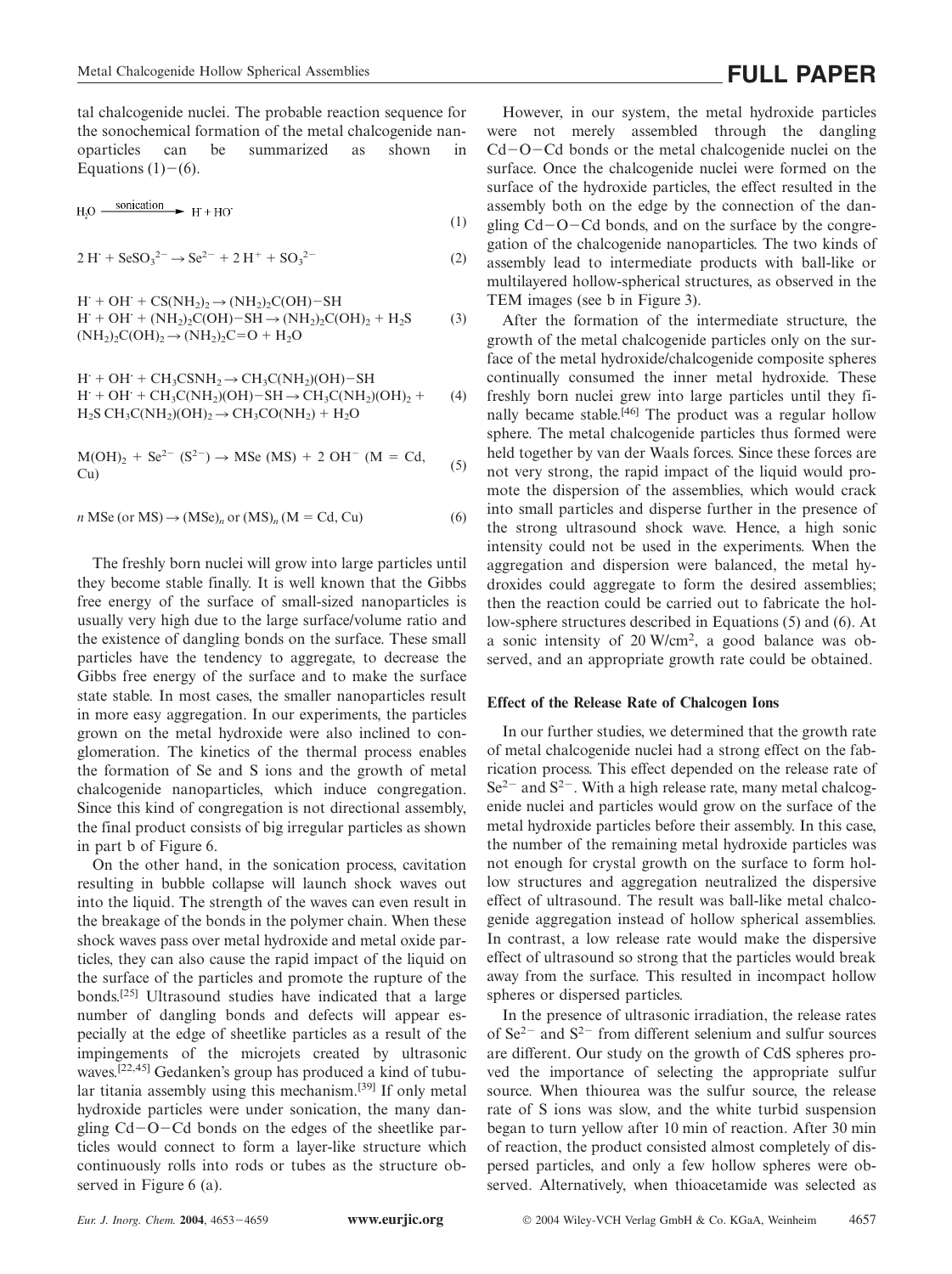

Figure 7. TEM images of the CdS particles obtained with different thiourea/thioacetamide ratios as the sulfur source (sonic intensity: 20 W/cm<sup>2</sup>; sonication time: 30 min): (a) thioacetamide as the sulfur source; (b) with a 1:1 ratio of thiourea/thioacetamide; (c) with a 4:1 ratio of thiourea/thioacetamide; (d) thiourea as the sulfur source

the sulfur source, the release rate of  $S^{2-}$  was quick enough to form the yellow turbidity immediately. After 30 min of reaction, all of the product was ball-like and no hollow spherical structure was observed. Only when the ratio thiourea/thioacetamide was in an appropriate range would the hollow spherical structure be fabricated. The TEM images in Figure 7 show a series of structures ranging from ball, hollow sphere, circle-like to dispersed particles. It seemed that the dispersed particles were decomposed from the circles. The relation between the structures was strong evidence for the dispersive effect of sonication. In the preparation of cadmium selenide, the experimental results showed that the release rate of  $Se^{2-}$  from sodium selenosulfate was acceptable in the fabrication of CdSe hollow spheres.

#### **Effect of the Ligands on the Reaction**

 $Se<sup>2-</sup>$  and  $S<sup>2-</sup>$  need to be released in an alkaline environment; otherwise the release rate will be too slow to fabricate the assemblies. In our experiments, the pH value of the reaction system was kept at about 10 by adjusting the ligands and the reactants in the solution. The ligands in the solution were also important in the control of both the formation of metal chalcogenide nuclei and the crystalgrowth rate. According to our experiments, in the absence of the ligands or with ligands having weak complexing ability, the products would be dispersed particles or irregular assemblies. Some unidentate and chelating ligands with strong complexing capability and steric effects would strongly decrease the growth of the nanoparticles and lead to monodispersed particles or even prevent the metal ions from combining with the  $\text{Se}^{2-}$  and  $\text{S}^{2-}$  ions. This observation proved the protection effect of the ligands. Through the complexing action between metal ions and ligands that lead to the formation of the complexes, the ligands could protect the metal ions from reacting with  $Se^{2-}$  and  $S^{2-}$  directly and provided a stable reaction rate. Here we selected ammonia and tetraethylammonium (TEA) as the ligands because they had a moderate complexing ability for the metal ions in the alkaline environment. In addition, the concentration of the ligands had to be limited to a certain range; otherwise the ligands in excess would dissolve all the metal hydroxide particles. Actually, in the reaction system

the ligands were adsorbed on the surface of the metal hydroxide stoichiometrically. The steric effect enhanced the stability of the surface structure and controlled the rate of combination of  $\text{Se}^{2-}$  and  $\text{S}^{2-}$  with the metal ions.

# **Conclusion**

A general sonochemical approach for the fabrication of hollow spherical assemblies composed of metal chalcogenide nanoparticles has been successfully established. In this reaction, we make the best use of the balance between the conglomeration of the particles and the dispersive effect of ultrasound to direct the growth of the assemblies. As we have demonstrated in this article, the effect of ultrasound on the metal hydroxide balls directs the formation of the in situ template, and the growth on the surface leads to the fabrication of the final hollow-sphere assemblies. The sonochemical method provides a mild, energy-efficient, and environment-friendly approach to hollow-sphere assemblies of nanodimensional metal chalcogenides. Furthermore, a major advantage is that it circumvents the disassembly of the shell in the process of removing the cores and produces the hollow metal chalcogenide spheres conveniently. It promises to be useful in the fabrication of other hollow assemblies composed of metal, alloy, oxide, and similar nanoparticles.

# **Experimental Section**

**General:** All reagents used were of analytical purity.  $Na<sub>2</sub>SeSO<sub>3</sub>$ solution (0.2  $\mu$ ) was prepared by stirring Se (0.2  $\mu$ ) and Na<sub>2</sub>SO<sub>3</sub> (0.5  $\text{M}$ ) at about 70 °C for 24 h. The XRD patterns were recorded with a Shimadzu XD-3 A X-ray diffractometer (Cu- $K_a$  radiation,  $\lambda = 0.15418$  nm). The TEM and SAED examinations were carried out with a JEOL JEM-200CX transmission electron microscope, with an accelerating voltage of 200 kV. The surface of the products was studied by X-ray photoelectron spectroscopy with an ESCA-LAB MK II X-ray photoelectron spectrometer, taking nonmonochromatized  $Mg-K_{\alpha}$  X-ray as the excitation source and choosing C(1s) (284.6 eV) as the reference line. A Ruili 1200 spectrophotometer (Peking Analytical Instrument Co.) was used to record the UV/Vis absorption spectra of the CdSe, CdS and CuS assemblies.